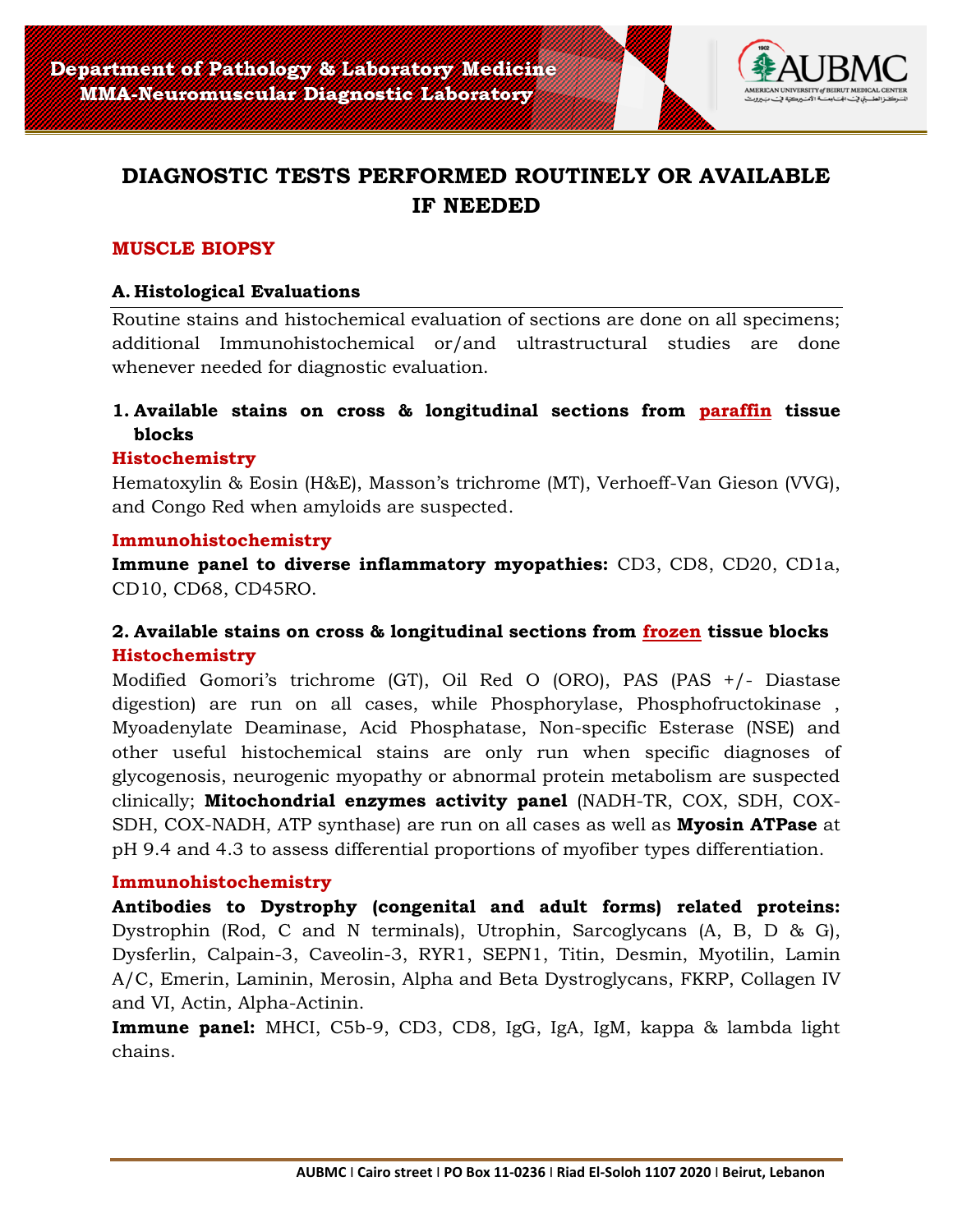

**Morphometric evaluation** of myofiber size, type and distribution in plastic embedded sections, for the differential diagnosis of congenital and acquired myopathies.

#### **Electron Microscopy**

Ultrustructural Study of Epon-embedded ultra-thin sections for the diagnosis of congenital storage, and metabolic diseases, and acquired infectious and degenerative processes.

## **B. Mitochondrial Biochemistry**

Mitochondrial respiratory chain oxidative enzymes activities, and other nonoxidative mitochondrial enzymes activities are delineated. This study involves a detailed outline of the mitochondrial respiratory chain complexes (namely, CI, CII, CIII, CIV, CV, CI+III, CI+II) as well as the Citrate Synthase activity (reference for mitochondrial mass), and activities of other enzymes useful for interpretation of the observed changes (G3PDH, IDHs (NADP), and cytosolic LDH).

**All above listed enzymatic activities** are routinely assessed when an added request for this **Biochemical Study of Mitochondrial Activity** is received with the fresh muscle biopsy, using a routinely rapidly frozen portion of the muscle biopsy received. Such portion of the muscle biopsy is kept in deep freeze at -80°C to enable possible later requests for Biochemical study in the diagnosis of Mitochondrial Dysfunction, or Multiplex Immunoblotting in the evaluation of Muscular Dystrophies (as detailed below).

# **C.Muscle Dystrophy Multiplex Immunoblotting**

This electrophoretic migration procedure may be requested to further assess the steady state level of 6 skeletal muscle proteins most commonly implicated in muscular dystrophies namely, Dystrophin, Dysferlin, Calpain-3, Caveolin-3, Alpha-Sarcoglycan and Beta-Dystroglycan.

#### **D. Molecular Analysis**

Molecular analysis may be performed on the patient's DNA sample, when requested, in order to explore panels of genes adapted to the clinicopathological context. MLPA genetic testing are also provided particularly for Duchenne/Becker muscular dystrophies and spinal muscular atrophies.